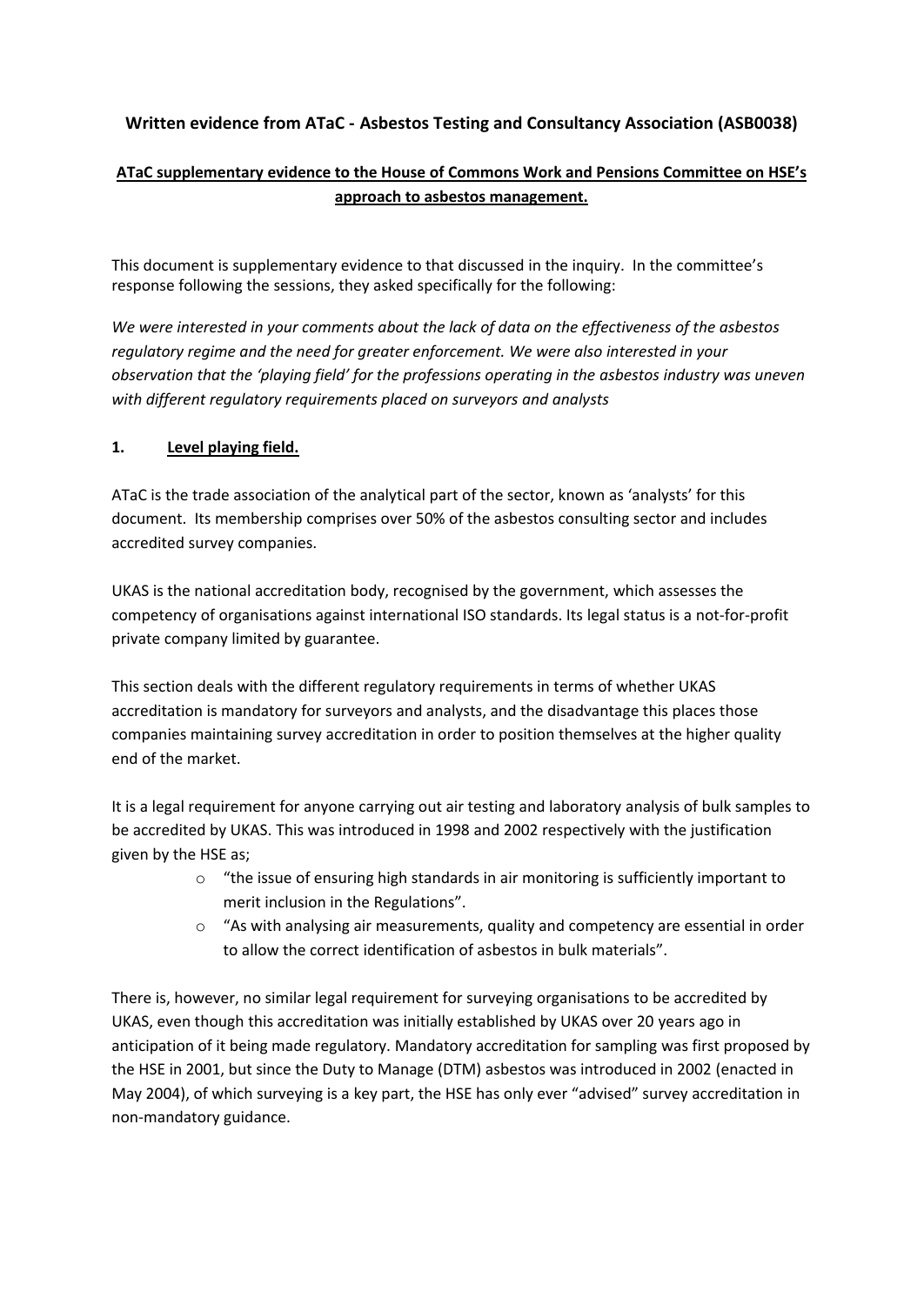Voluntary accreditation by laboratories for bulk sampling and analysis was in place from the mid 1980's and it took almost 20 to see the benefit that this produced in quality of work. We are now 20 years on from the introduction of the Duty to Manage but we still have haven't learned the lesson regarding quality.

It has never been explained why the HSE did not apply the same reasoning to survey accreditation when the DTM was introduced in 2002, or when the regulations changed again in 2006 and 2012. It is clear that these criteria are equally as important when attempting to identify asbestos in buildings by means of a survey, as they are for analysing asbestos.

The overall effect of UKAS introducing a survey accreditation scheme in 2002 at the same since time as the HSE decided against making it a mandatory requirement means that;

- There are no qualifications, knowledge, experience or accreditation legally necessary to carry out asbestos surveys; absolutely anyone can become an asbestos surveyor and set up a surveying practice
- There are approximately 120 companies that have voluntarily chosen to be accredited by UKAS to differentiate themselves from non-accredited companies
- These accredited companies are duty bound to carry out the following non-chargeable quality-related tasks which non-accredited companies can avoid;
	- o Maintain the quality system
	- $\circ$  Quality assurance of site work a resurvey of 5% all completed surveys
	- o Only use appropriately qualified and trained surveyors
	- o Annual witness audits of surveyors up to three times a year for each surveyor
	- o Quality checking of survey reports
- These tasks can all be grouped under the heading of "high standards", competency" and "quality" which was fundamental to the HSE's change to the previous regulations
- The estimated non-recoverable costs to these companies would be a minimum of £20k per annum, and may be as much as £150k per annum for a larger survey company.

It is important to note that none of these costs are carried by non-accredited organisations and no register exists of these non-accredited organisations so it is impossible for HSE to track and monitor the performance of these companies.

The above activities are strictly monitored via UKAS as part of the accreditation scheme. Those organisations and individuals not covered by accreditation avoid these necessary checks and hence can operate on a lower cost basis, with no evidence of competency to undertake the work. They are not monitored in terms of compliance and nor is there a way of even identifying these organisations or individuals.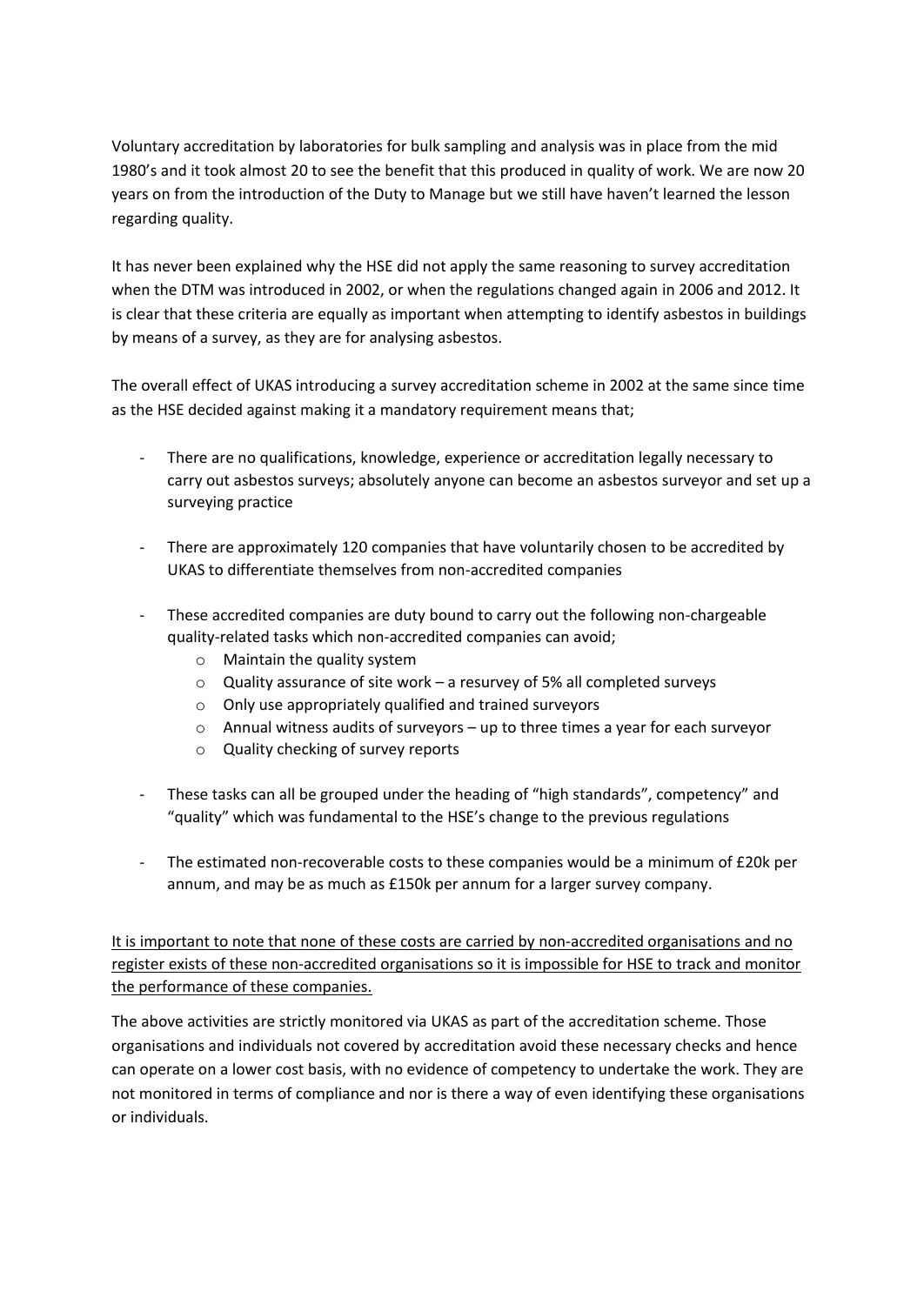We would therefore ask the following questions of the HSE;

- Why was mandatory survey accreditation not introduced when a scheme was developed in anticipation of this?
- Why is it acceptable for there to be no oversight of the quality of non-accredited surveys?
- How has this affected the overall objective of preventing exposure to asbestos?

#### New HSE Guidance – and why this is mandatory by default

This section deals with a recent issue which has affected the asbestos analyst companies with regards to changes to air testing and laboratory analysis methods.

As described above, UKAS accreditation for carrying out these tasks is mandatory, and the prescribed methods are detailed in an HSE guidance document called HSG248 Asbestos The Analysts' Guide. Its status is guidance and is therefore non-mandatory, but because UKAS accreditation is a legal requirement for these activities, the method becomes mandatory by default. In the UK, UKAS are the monopoly accreditation "provider" to our sector.

The main point is that, while accreditation is mandatory (through regulation), how that accreditation is gained and maintained *should* be assessed through demonstration of competence and quality, using HSG248 as a *guide*. However, UKAS assess accredited laboratories not using the Guide as guidance, but as a literal and word-for-word instruction manual. As such, with regard to our sector, Guidance has been elevated to a status higher than that of Approved Code of Practice (where satisfactory compliance can be demonstrated not by dogmatic adherence to the text itself, but by the achievement of the required standard in some equal or better way.

When the HSE proposes changes to a regulation it is duty bound to carry out a cost-benefit analysis (a Regulatory Impact Assessment, RIA) to assess the cost of introducing the new legal requirements. However, no such requirement exists for changes to non-mandatory guidance. So when the Analysts' Guide was updated last year to include substantially more stringent quality checks, there was no RIA carried out, even though following the new methods is mandatory in order to maintain UKAS accreditation.

These new quality checks have placed significant added costs onto those companies and although the impact of these is too early to assess, anecdotal evidence suggests this will place a similarly significant cost burden on UK property owners.

The HSE originally consulted on changes to the Analysts Guide in 2015, however, this was the only consultation exercise between then and 2021 when the document was published. We would therefore ask the following questions of the HSE;

Why did it take six years for the document to be published?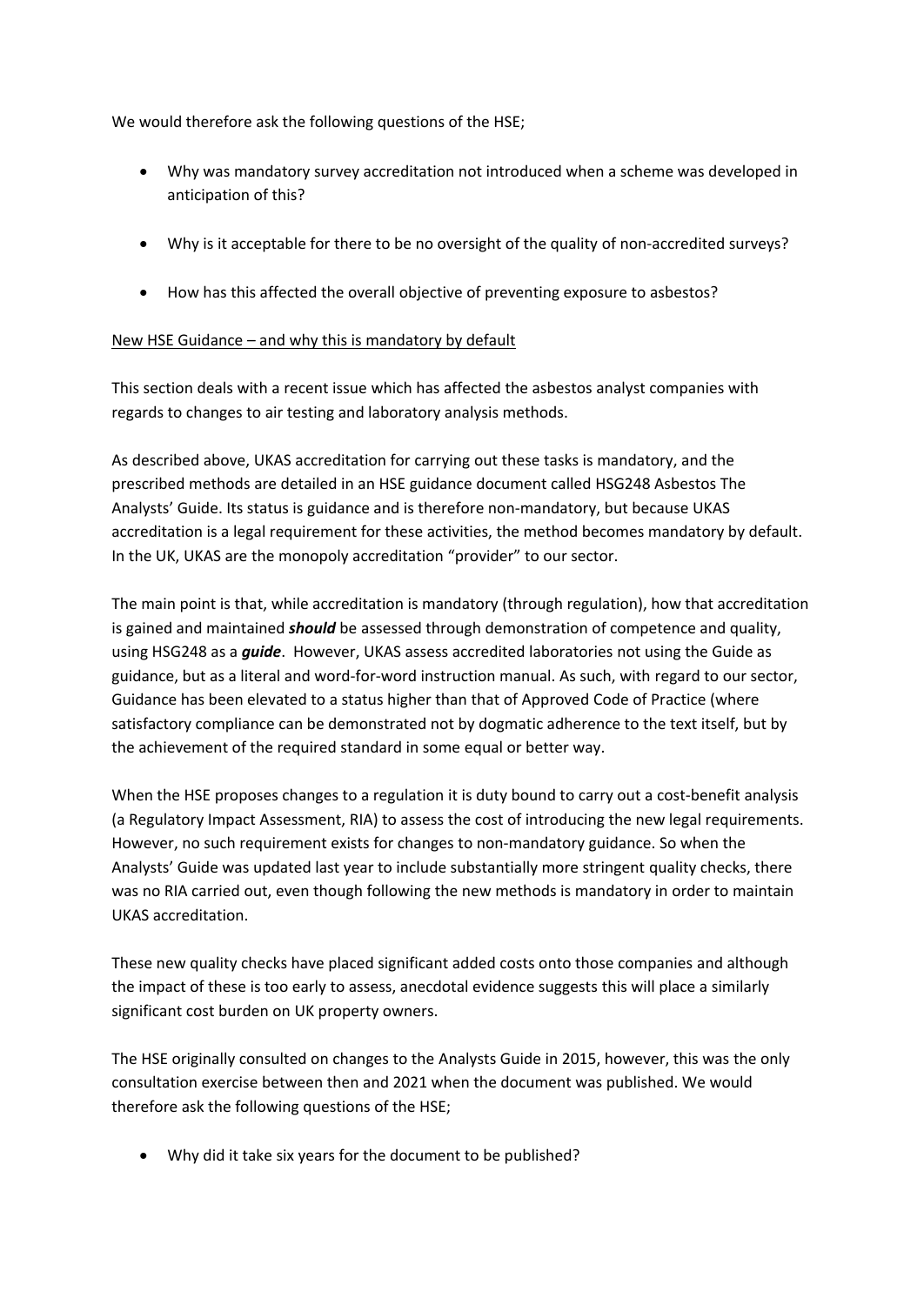- Why did the HSE not act on comments received during the initial consultation?
- Why were further versions of the document produced, with newly added requirements, without further consultation?
- Why was there no financial impact for the additional cost burdens carried out?
- What part of the regulatory framework allows UKAS to enforce non-mandatory guidance?
- Why is it now necessary for a qualified experiences bulk analyst to spend at least 15 minutes examining a material that experience and quality checks will tell them does not contain asbestos, while someone with minimal training and experience from a non-accredited surveying organisation can make the same decision without access to the microscopes used within a laboratory?

### **2. Comments / response to inquiry sessions.**

A number of the witnesses spoke about the historic use of asbestos, but we feel what has not been made clear to the inquiry and what we believe will assist the inquiry is an understanding of how we have got the position we are currently in regarding asbestos.

Prof Peto referenced deaths amongst removal contractors as one of the reasons it's not safe to remove asbestos, while at the same time casting doubt on the work of Robin Howie. Prof Peto has referenced the risk to asbestos removal operatives and we would like to address this in two parts the first relating to Licensed asbestos removal and the second to non-licensed asbestos removal activities.

Licensing of asbestos removal activities commenced in the UK in 1983 so we have had licensing in place for almost 40 years. At the original onset of licensing work activities were associated with the removal of sprayed asbestos and asbestos insulation materials (our highest risk products) and we had only recently prohibited the use of asbestos insulating board in the 1980's. It is important to note that a significant number of people employed in the removal of asbestos were also the same people that had installed the asbestos in the first place, and hence the risk was twofold.

Initially asbestos was removed wet, the material would have been saturated with a water overnight by a running hose, and then left to fall onto the ground. This methodology produced difficulties with cleaning the workspaces, although this reduced the levels of asbestos fibre. As a result of the difficulties in cleaning processes and the general dissatisfaction with the cleanliness of removal environments the process changed to the dry removal of asbestos and this considerably increased fibre levels within asbestos workspaces, but this was countered by the belief that the Respiratory Protection Equipment (RPE) in use would provide protection.

At this time a typical asbestos removal respirator would have had a nominal protection (NP) of 1000. This meant that the respirator would protect the wearer up to 1000 the control limit. At the time the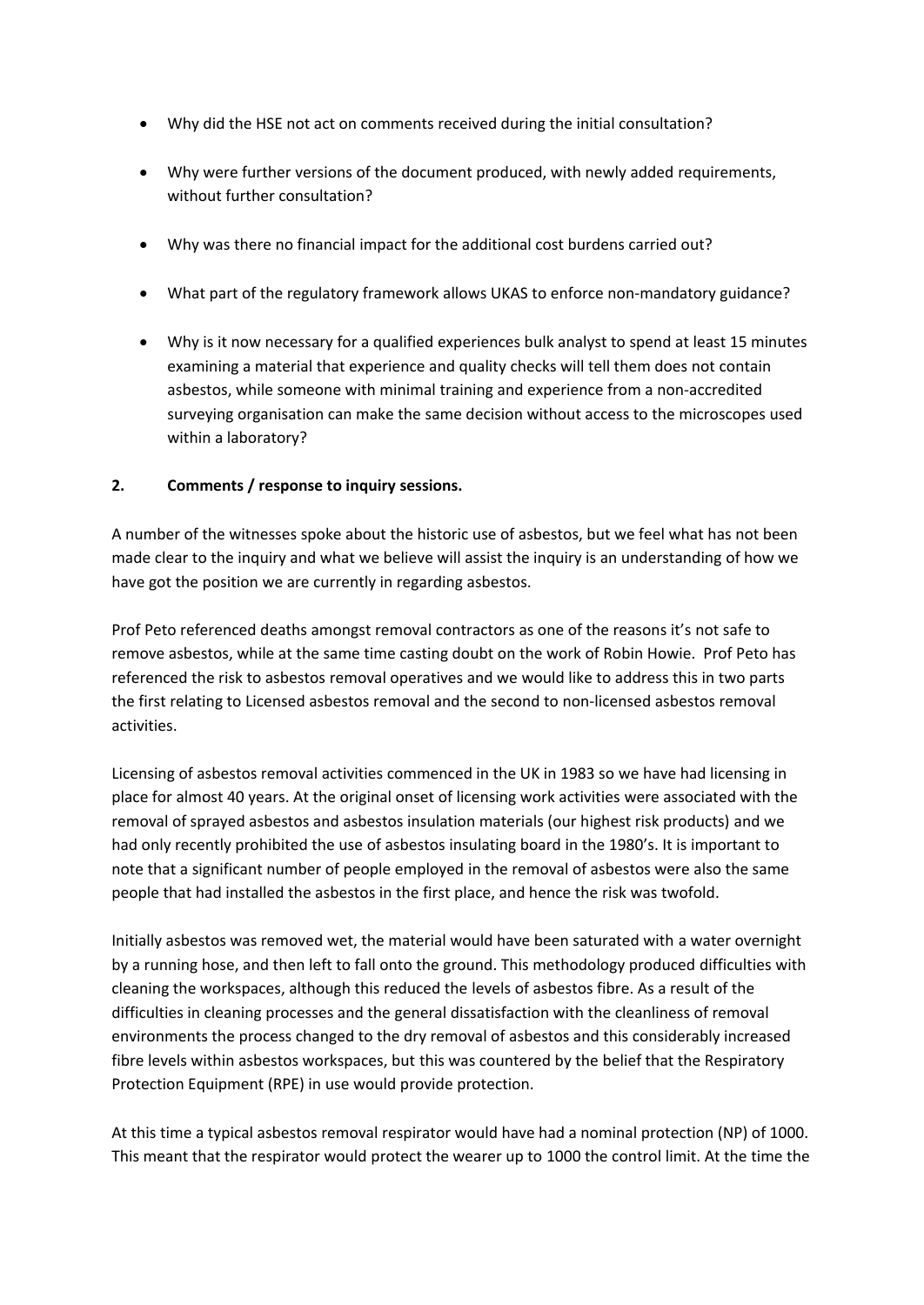control limit was 2 f/ml this meant that the respirator was considered effective up to 2000f/ml. To give this some context this equates to 2,000,000,000 fibres per cubic metre.

In 1996 Robin Howie et al published a paper questioning the protection factor of asbestos respirators and as a direct result of this the NP was subsequently reduced from 1000 to 40. This was entrenched in HSE guidance. In addition to this the control limit had been reducing, and currently stands at 0.1 f/ml. Today highly controlled wet stripping of licensed asbestos in the norm.

So we have moved from a position in 1983 when it was considered acceptable for asbestos removal operatives to wear respirators where the work area contained up to 2000 f/ml whereas today the maximum permitted undertaking the same work would be 4 f/ml.

The deaths that we are currently seeing from those that worked in the asbestos industry date back to exposure 30, 40 or even 50 years ago and with hope, the work done by Howie and others has reduced this risk considerably and we should not see the same levels of deaths from within the licensed removal sector. Whether the same is true of the non-licensed sector it is impossible to say at this stage as the data is simply not available.

Alongside the changes in RPE from the licensing regulations also saw the establishment of commercial asbestos laboratories, initially these organisation were uncontrolled but from the mid 1980's these organisation began becoming accredited to a predecessor of UKAS ( NATLAS). Enlightened clients began specifying the use of these accredited laboratories which eventually resulted in the mandatory accreditation for laboratories undertaking post removal checks in 2006. Check fibre counting date.

It is our opinion that Professor Peto's comments undermine the work undertaken by Howie and the pivotal role that this has played in reducing risk in the asbestos industry and also in workplaces where RPE is used. The most recent being the widespread use of RPE within the health sector with frontline staff being face fit tested to ensure the RPE they are provided with face fits. Without this the consequences of covid within the health sector could have been far greater.

This also illustrates how the pace of change in the sector is slower than we would hope and that the sector lacks any detailed research aims and objectives. Our members who have been in the sector for most of their working lives still find it difficult to understand why we have high-risk materials such as sprayed asbestos in schools and other public sector buildings. Part of this we feel is due to the approach to measuring asbestos risk. The RPE changes have been typical of changes in asbestos controls since the introduction of controls in the 1930's.

It is generally assumed that a scientific approach sits behind the establishment of a control limit, but this is not necessarily the case. Initial limits to set controls on asbestos following the introduction of the 1931 regulations were based upon what was achievable and what was measurable. The limits were set based upon what could be achieved at a reasonable cost, and this approach still pervades today with our cost benefit analysis.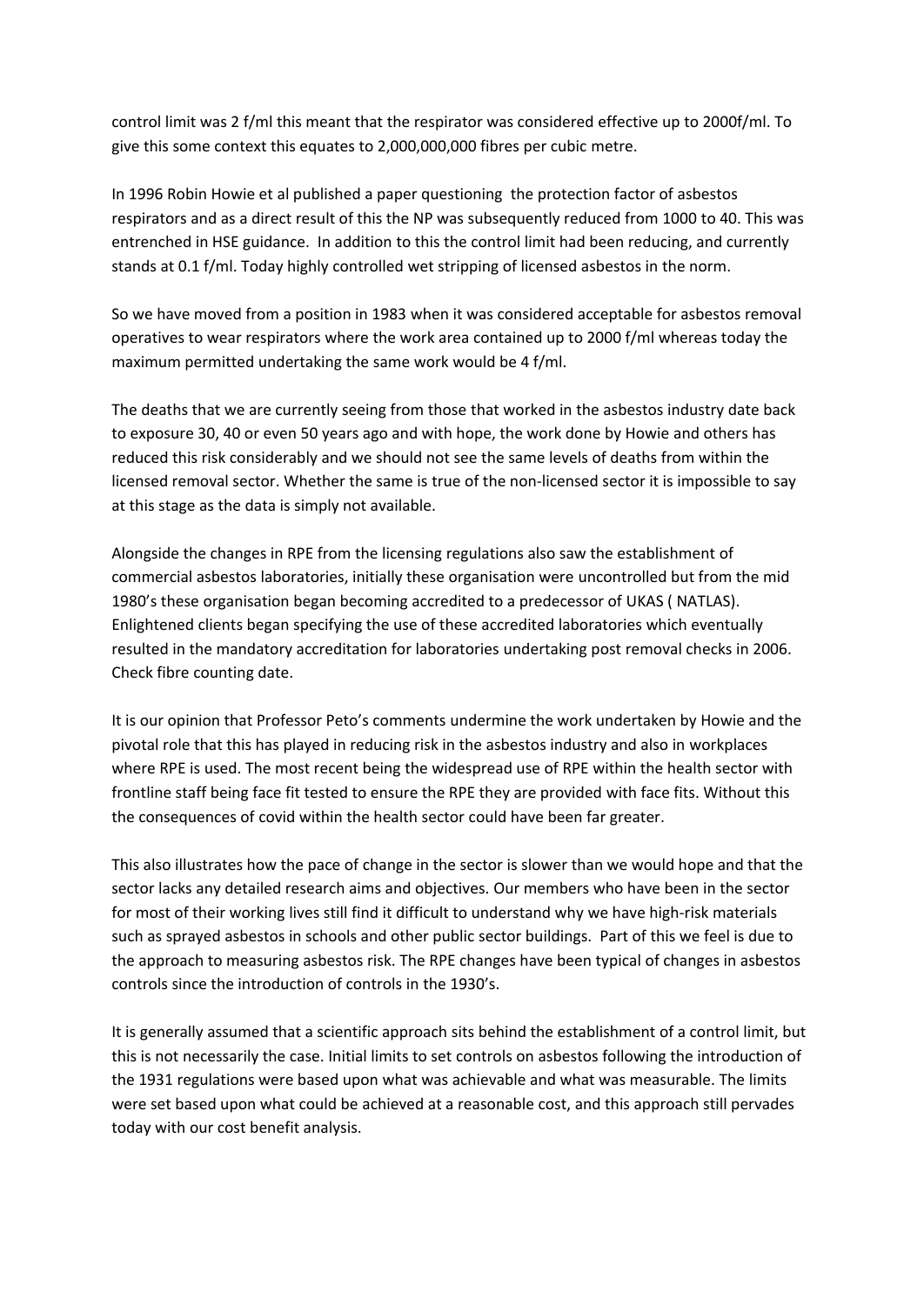The reduction in control limits in respect to asbestos is an on-going long-term experiment, a limit is established as being achievable and measurable. Subsequent analysis of the impact of these levels will be made and if the levels are not in line with expectations further reductions are made. Given that the effect of these measurements can only be made over decades we will always see this delay.

What our current approach does not consider is the impact of long-term, low -level exposure. Asbestos fibres are biopersistent and once inhaled will remain in the body. So a single very low level exposure should not produce any long term harm. However, cumulative exposure to very low levels will potentially over time result in exposures similar to those who work with asbestos. Alongside this we are seeing research that considers susceptibility. What we have not done in the UK is tie all of this together into an approach that is fit from today's acceptance of risk.

Elsewhere in Europe they have started to review exposure in terms of tolerable risk, or acceptable risk, this involves establishing what is considered acceptable and then establishing a level to match this. If we follow the current guidance on risk modelling and look at fire then the events at Grenfell would be regarded as acceptable as any cost benefit analysis would not show the risk justified the cost, but public and political anger has changed this approach. If we consider covid Government spending as at September 2021 was £370 billion based on deaths at the time of writing this places a life at £2,500,000 over twice that used in the current asbestos cost benefit analysis.

Our position is based upon the analysis of data, but we cannot be certain of the accuracy of the data we have, the number of mesothelioma cases in the UK increased rapidly and the presumption is that this follows our intensive use of asbestos 30-50 years prior to the death being recorded. This assumption relies on all mesothelioma deaths being recorded as such. It is interesting that the evidence submitted by Mesothelioma UK notes that between 2002-15 the ONS recorded 177 deaths from health works from mesothelioma whereas NHS Resolution recorded 961 claims between 2004- 17 of which half were successful.

It is important that we have a true figure as each under or over recording affects overall numbers as for each mesothelioma death we assume an asbestosis victim.

Furthermore, we talk about asbestos as if it is one product accepting that all types of asbestos fibre present a risk. We need to consider the differing risks from the different products in which these fibres are used. We have products in which the asbestos fibres are loosely bound and are very easily released and at the other extreme products where the fibres are well bound and not easily liberated. The ability of these products to release fibres affects the risk they present. When talking about the wholesale removal of asbestos we should consider the highest risk materials first, in this day and age we should not have materials such as sprayed asbestos present in schools and other educational facilities or public buildings. More work needs to be done by all involved in the sector to improve the understanding of the different risk these products present and this could start with revising guidance so that the scoring system reflects the quantum of risk difference and not simply be an incremental increase in value.

ATAC participates in HSE Asbestos Network, this group was previously known as the Asbestos Leadership Group and is comprised of representatives from trades unions, industry bodies,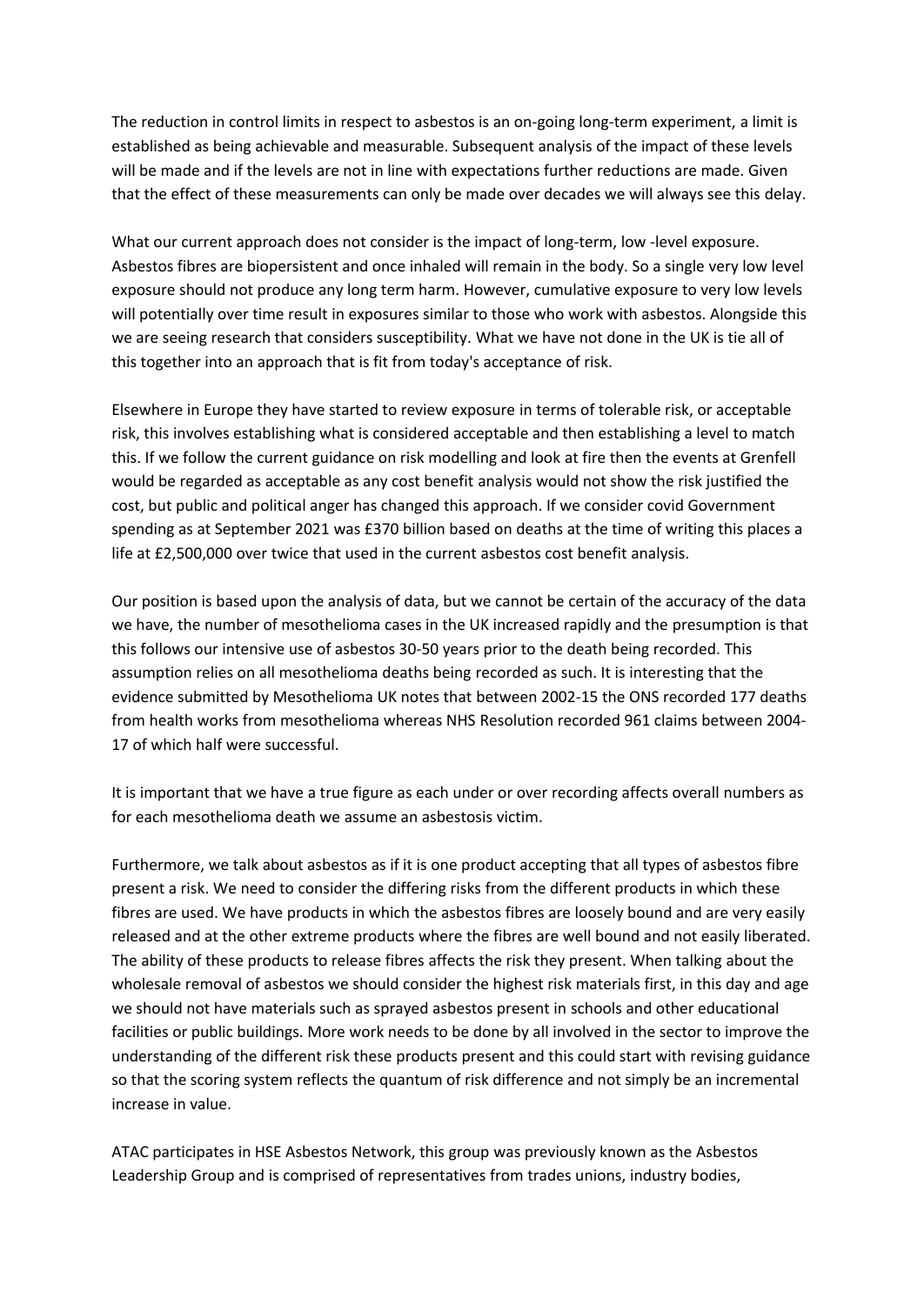professional institutions and HSE during its time this group was permitted to produce memos which became de facto guidance for the asbestos removal industry but successive changes has meant that this no longer the case and although the trade bodies representing the licensed contractors will adopt the findings of the group other are less likely to, and in many instances will be unaware as the guidance is no longer badged by HSE guidance. It is imperative that groups like this are able to agree and produce guidance that can carry the branding and weight of HSE so that the guidance conveys the gravitas of the regulator.

## **3. Why is the regime ineffective (if indeed it is)?**

Why is Duty to Manage not effective, in some or more cases? Principally, lack of awareness and policing. Does everyone know about DTM? And if not, why not? Where is the publicity, the visits, the deterrent fines, the engagement of HSE with stakeholders? If the HSE does not have the resources to get this right, then how on earth can they, in all reasonableness, take on the Building Safety Regulations, and enforce those (in the aftermath of Grenfell), which they are going to do this year? Where are those resources coming from, and will there be any 'joined up' planning and enforcement? A question we cannot answer.

- lack of incentive to actually implement DTM? Certainly, management should be cheaper than removal, but what about the cost to society -health, deaths, compensation, and has there been an analysis compared to removal / improvement of properties such as schools.? Government backed assessments of the cost of maintenance shortfall in both the NHS and education estate is around £20 billion, but this cost does not factor in dealing with asbestos, clearly highlighting the lack of consideration being given by Government.
- lack of deterrent for failure to implement DTM? I cannot recall any fines for noncompliance, and the ones for breaches (see below) are paltry.
- lack of clear guidance on implementation of effective DTM?
- inaccurate information for the dutyholder (deficient survey information, for example)?
- is it that failure to implement DTM at all is a consequence of the default position being seen to be "do as little as possible", rather than a demonstrably pro-active approach of active remediation?
- We see evidence of reduced numbers of inspections and enforcement. Without inspections, they are unlikely to catch anyone, or enforce.
- What is the deterrent? The sentencing guidelines are clear, but some examples of fines are as follows:
	- o Published December. Contractor removed licensed asbestos from a community centre in Ilford. 100 hours community service. Why was there no asbestos management plan for the centre initially as required by Regulations 4? Was there? Did it highlight the asbestos? But the builder (only) was fined.
	- $\circ$  29<sup>th</sup> Nov. School and contractor fined while installing a new heating system. Disturbed AIB tiles (licensed activity). School fined £3000.00 + costs contractor fined £2000.00 + costs. A large-scale removal of AIB would likely cost £20k plus. The school should have had an AMP.
	- $\circ$  18<sup>th</sup> Nov. Builder refurbishing a pub removed asbestos without a license. Fined £300.00.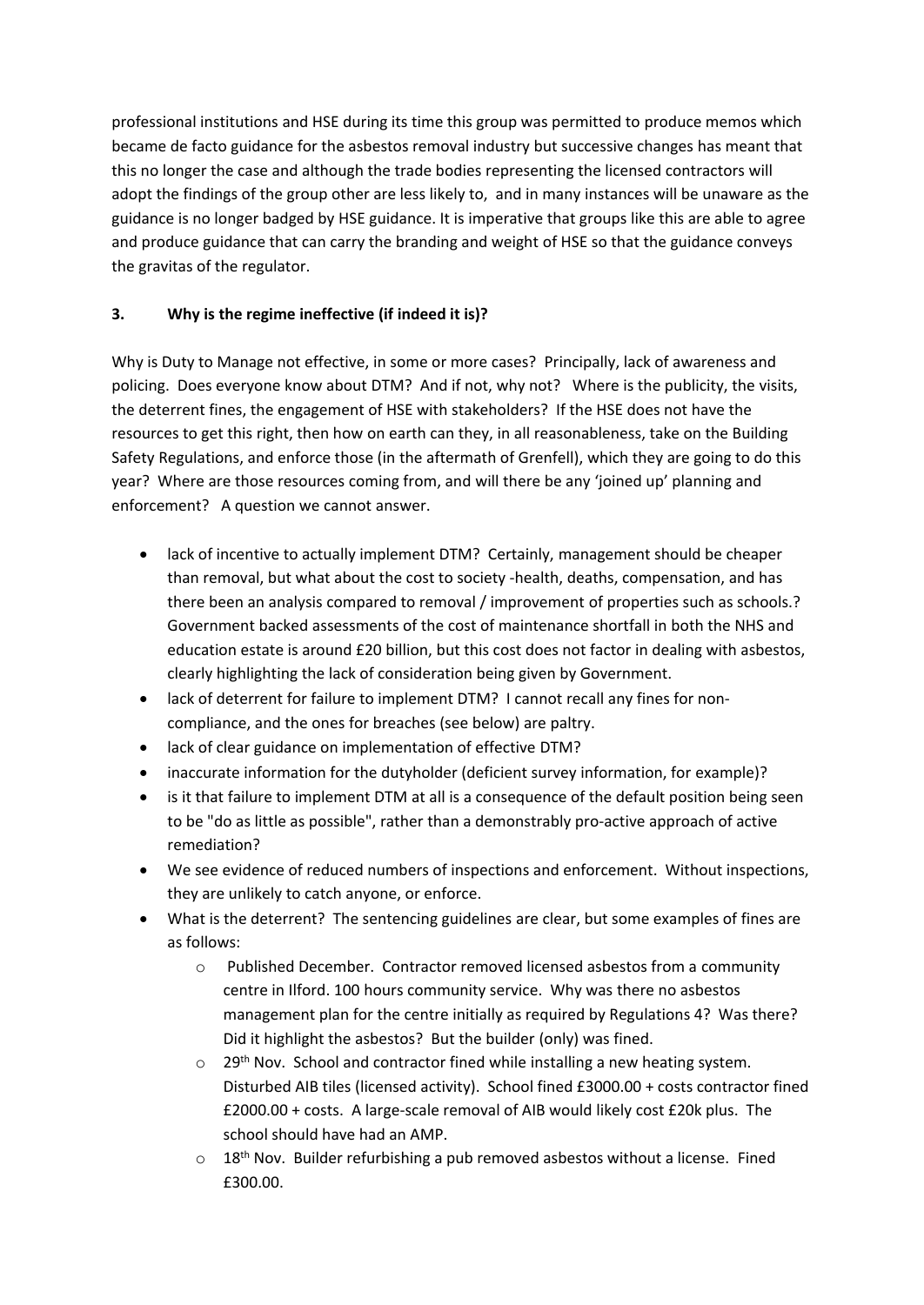Why pay for proper removal when it can be done with very little chance of getting caught, and if you do get caught, the fines are likely to be less than the actual cost of removal! We are seeing licensed asbestos contractors having non-licensed work assessed by HSE to the highest standards but non-licensed contractors undertaking work that should be licensed under the radar. As with non-accredited surveyors these organisations are not registered or monitored by HSE.

#### **4. Non-licensed work.**

The distinction between licensed and non-licensed work is documented in the CAR2012, but the inquiry has raised some questions on the distinctions been the types of work. When the regulations were updated in 2006, a new tier of work was introduced, in notifiable non-licensed works, due to the EU Directive being enforced. Anecdotally, it was known the HSE were unhappy with this change and were clear they didn't have the resources to sufficiently regulate this type of work.

There are clear issues with the distinction in the types of work. Licensing, as a permissioning regime, means contractors are granted a license by HSE to carry out this work, having met specific criteria, such as training, competence, medial surveillance etc. Then the work is notified to HSE 14 days in advance, so the HSE has statistics on this type of work, and the notification allows them to collate the statistics and to visit the sites should they need to do so. Finally, it is a regulatory requirement that licensed work is checked by an 'independent' (see section 5 for further comment) analytical organisation, under Regulation 17.

Non-licensed work, however, has none of the above requirements. Those carrying out the work must be competent (required training) and subject to a risk assessment and plan of work (like all work with asbestos), but unlike the LARCs (HSE) and analytical organisations (UKAS) there are no external checks on this work. Notifiable non-licensed work, while requiring notification to HSE prior to work starting and medical surveillance of the workers, has no independent checks of the standard of work. The HSE produces statistics of number of notified non-licensed works, but to our knowledge does not specifically attend these sites.

As a consequence, it appears there is a significant sector of asbestos removal work which goes ahead unchecked. A customer is often uninformed in that they may not be aware of what is licensed and what is not. The decision regarding which category any asbestos works falls into is ultimately made by the dutyholder. While legislation, regulation, and guidance assists in this decision-making process, there is a hinterland where the category is subject to interpretation of the specific circumstances. Due to the lesser actual and perceived degree of control merited / required for non-licensed work, "downgrading" of the category can be advantageous to the dutyholder

But even if the material is non-licensed, there are examples of a client employing, say, a roofing contractor to remove asbestos cement roofs. This work is non-licensed. But as there are no independent checks on the work, they have been left with significant clean up costs once the new contractor arrives, and discovers significant debris to roof purlins, floors etc following the poor work, and refuses to work until this is cleaned up.

There appears to be an attitude that the 'jobbing builder' with a training course can remove some asbestos because it is 'low risk'. While this is literally true, how do we know if the work is carried out correctly and safely? This perception also appears to be common with LARCs who are often employed to carry out non-licensed work, but do not necessarily apply the same stringent practices as they would with licensed work. It is likely y this is because they see the work as not as 'hazardous' but equally, they know there are no independent checks or likely HSE attendance.